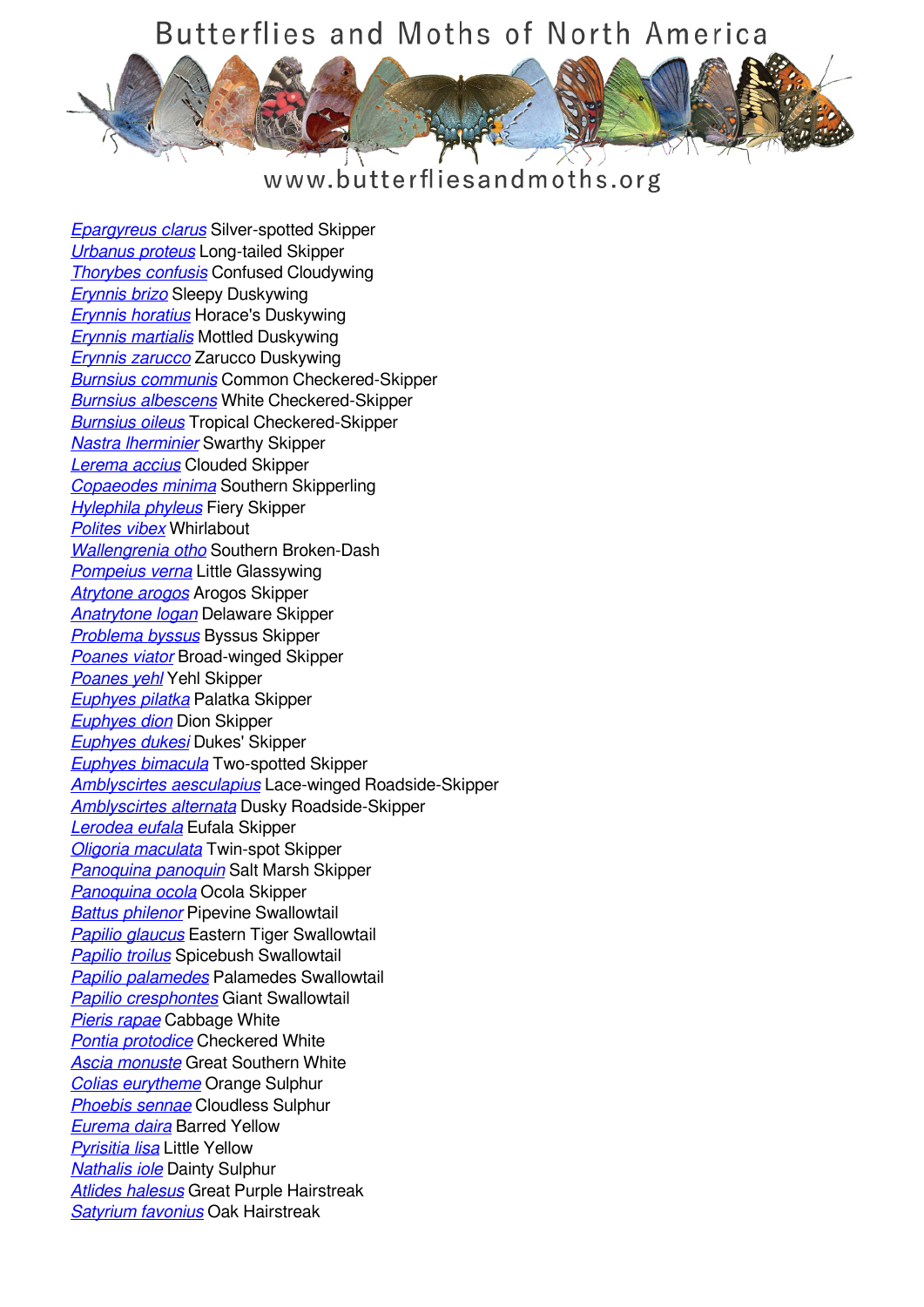## Butterflies and Moths of North America

**Striped Hairstreak Red-banded Hairstreak** 

*<u>Relinus</u></u> Gray Hairstreak [Brephidium pseudofea](/species/Brephidium-pseudofea)* Eastern Pygmy-Blue

*[Libytheana carinenta](/species/Libytheana-carinenta)* American Snout **[Danaus plexippus](/species/Danaus-plexippus)** Monarch WW.butterflies and moths.org *[Danaus gilippus](/species/Danaus-gilippus)* Queen *[Agraulis vanillae](/species/Agraulis-vanillae)* Gulf Fritillary *[Heliconius charithonia](/species/Heliconius-charithonia)* Zebra Heliconian *[Limenitis arthemis](/species/Limenitis-arthemis)* Red-spotted Purple or White Admiral *[Limenitis archippus](/species/Limenitis-archippus)* Viceroy *[Phyciodes phaon](/species/Phyciodes-phaon)* Phaon Crescent *[Junonia coenia](/species/Junonia-coenia)* Common Buckeye *[Anartia jatrophae](/species/Anartia-jatrophae)* White Peacock *[Siproeta stelenes](/species/Siproeta-stelenes)* Malachite *[Vanessa virginiensis](/species/Vanessa-virginiensis)* American Lady *[Vanessa cardui](/species/Vanessa-cardui)* Painted Lady *[Vanessa atalanta](/species/Vanessa-atalanta)* Red Admiral *[Anaea andria](/species/Anaea-andria)* Goatweed Leafwing *[Enodia portlandia](/species/Enodia-portlandia)* Southern Pearly-eye *[Enodia creola](/species/Enodia-creola)* Creole Pearly-eye *[Neonympha areolatus](/species/Neonympha-areolatus)* Georgia Satyr *[Hermeuptychia sosybius](/species/Hermeuptychia-sosybius)* Carolina Satyr *[Cercyonis pegala](/species/Cercyonis-pegala)* Common Wood-Nymph *[Hyalophora cecropia](/species/Hyalophora-cecropia)* Cecropia silkmoth *[Callosamia securifera](/species/Callosamia-securifera)* Sweetbay silkmoth *[Callosamia angulifera](/species/Callosamia-angulifera)* Tuliptree silkmoth *[Antheraea polyphemus](/species/Antheraea-polyphemus)* Polyphemus moth *[Anisota senatoria](/species/Anisota-senatoria)* Orange-tipped oakworm moth *[Eacles imperialis](/species/Eacles-imperialis)* Imperial moth *[Anisota stigma](/species/Anisota-stigma)* Spiny oakworm moth *[Citheronia regalis](/species/Citheronia-regalis)* Royal Walnut Moth *[Paonias excaecata](/species/Paonias-excaecata)* Blinded sphinx *[Manduca rustica](/species/Manduca-rustica)* Rustic sphinx *[Paonias myops](/species/Paonias-myops)* Small-eyed sphinx *[Agrius cingulata](/species/Agrius-cingulata)* Pink-spotted hawkmoth *[Amorpha juglandis](/species/Amorpha-juglandis)* Walnut sphinx *[Lapara coniferarum](/species/Lapara-coniferarum)* Southern pine sphinx *[Dolba hyloeus](/species/Dolba-hyloeus)* Pawpaw sphinx *[Darapsa myron](/species/Darapsa-myron)* Virginia creeper sphinx *[Enyo lugubris](/species/Enyo-lugubris)* Mournful sphinx *[Xylophanes tersa](/species/Xylophanes-tersa)* Tersa Sphinx *[Amphion floridensis](/species/Amphion-floridensis)* Nessus sphinx *[Eumorpha pandorus](/species/Eumorpha-pandorus)* Pandorus Sphinx *[Hyles lineata](/species/Hyles-lineata)* White-lined Sphinx *[Hemaris diffinis](/species/Hemaris-diffinis)* Snowberry Clearwing *[Hyparpax aurora](/species/Hyparpax-aurora)* Pink Prominent *[Datana drexelii](/species/Datana-drexelii)* Drexel's Datana *[Heterocampa biundata](/species/Heterocampa-biundata)* Wavy-lined Heterocampa *[Phosphila miselioides](/species/Phosphila-miselioides)* Spotted Phosphila *[Spodoptera ornithogalli](/species/Spodoptera-ornithogalli)* Yellow-striped Armyworm Moth *[Trichoplusia ni](/species/Trichoplusia-ni)* Cabbage Looper Moth *[Elaphria fuscimacula](/species/Elaphria-fuscimacula) [Xanthopastis regnatrix](/species/Xanthopastis-regnatrix)* Spanish Moth *[Pseudeustrotia indeterminata](/species/Pseudeustrotia-indeterminata)*